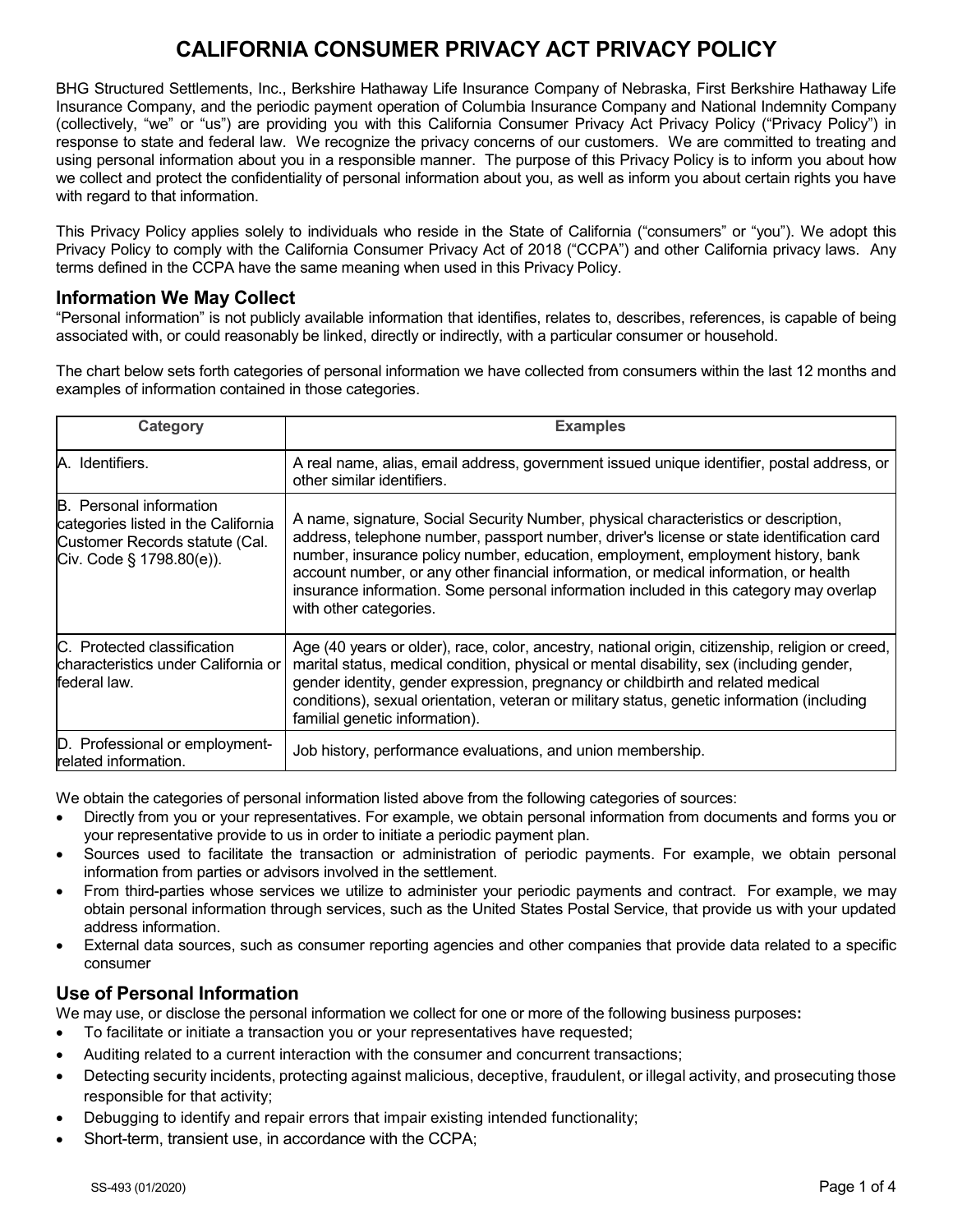- Performing services on behalf of the business or service provider, including but not limited to, maintaining or servicing contracts, providing customer service, processing or fulfilling consumer requests, verifying customer information, and processing payments
- Undertaking internal research or actuarial studies;
- Undertaking activities to verify or maintain the quality or safety of a service;
- To confirm eligibility for benefits or payments;
- In response to subpoenas, search warrants or other court orders or court proceedings;
- As otherwise required by law.

We will not collect additional categories of personal information or use the personal information we have collected for materially different, unrelated, or incompatible purposes without providing notice to you and obtaining your explicit consent.

### **Sharing Personal Information**

We may disclose your personal information to a third-party for a business purpose. When we disclose personal information to a third-party for a business purpose, we enter into a contract that describes the purpose and requires the third-party recipient to both keep that personal information confidential and not use it for any purpose except performing the contract. **We do not sell personal information and have not done so in the preceding 12 months**.

In the preceding 12 months, we have disclosed the following categories of personal information for a business purpose:

- Category A: Identifiers.
- Category B: Personal information categories listed in the California Customer Records statute.
- Category C: Protected classification characteristics under California or federal law.
- Category D: Professional or employment-related information.

We disclose personal information for a business purpose to the following categories of third parties:

- Our affiliates
- Service providers
- Entities or persons who facilitate the structured settlement transaction or have an interest in such transaction
- Third parties to whom you authorize us to disclose your personal information in connection with services we provide to you
- Regulatory and other government agencies or entities
- To our lawyers, accountants, and auditors
- As otherwise required by law

# **Your Rights and Choices**

The CCPA provides consumers with specific rights regarding their personal information. This section describes your CCPA rights and explains how to exercise those rights.

#### Request to Know

You have the right to request that we disclose certain information to you about our collection and use of your personal information over the past 12 months. This is referred to as a request to know. Once we receive and confirm your verifiable consumer request to know, we will disclose to you the following information, to the extent you have requested it:

- The categories of personal information we collected about you.
- The categories of sources for the personal information we collected about you.
- Our business or commercial purpose for collecting that personal information.
- The categories of third parties with whom we share that personal information.
- The specific pieces of personal information we collected about you (referred to as a data portability request)
- If we disclosed your personal information for a business purpose, we will further provide a list identifying the personal information categories that each category of recipient obtained.

#### **Request to Delete**

You have the right to request that we delete any of your personal information that we collected from you and retained, subject to certain exceptions. This is referred to as a request to delete. Once we receive and confirm your verifiable consumer request to delete, we will delete (and direct our service providers to delete) your personal information from our records, unless an exception applies. If we deny your request because an exception applies, we will communicate the denial to you in writing with the reason we have denied your request.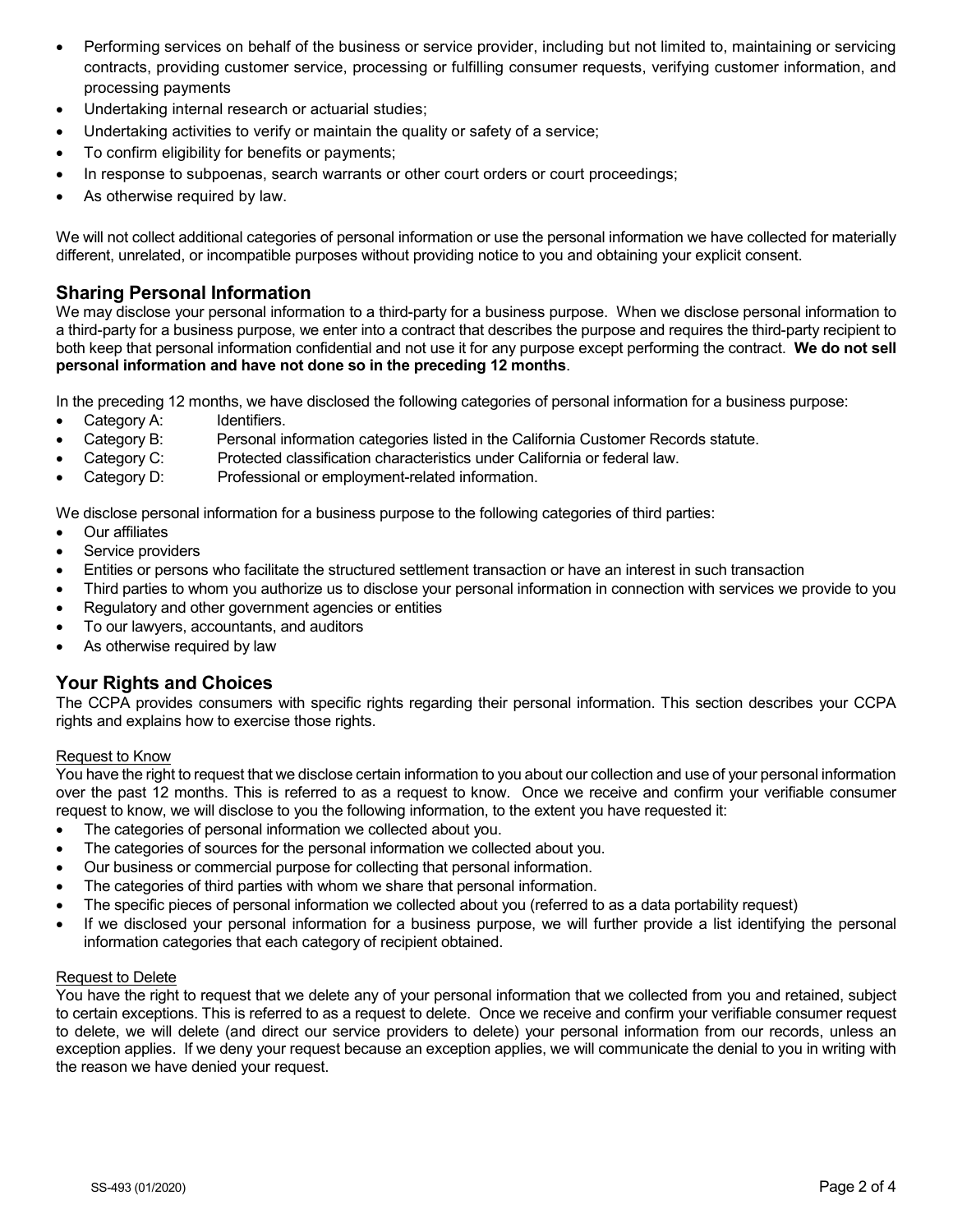#### Exercising Your Rights

To exercise a request to know or a request to delete described above, please submit a request to us by contacting us through one of the methods listed in the Contact Information section below. We will not fulfill a request to know more than twice within a 12-month period.

Only you, a parent on behalf of a child, or an authorized agent may make requests to exercise rights under this Privacy Policy. An authorized agent is a natural person or a business entity that you have authorized to act on your behalf. If you use an authorized agent to submit a request to us, we will require you to (1) provide the authorized agent with written permission to make requests on your behalf and then verify the consumer's own identity directly with us; or (2) provide the authorized agent with a power of attorney pursuant to Probate Code sections 4000 to 4665. We may deny a request from an agent that does not submit proof that they have been authorized by you to act on your behalf.

#### Our Process for Verifying and Fulfilling Your Request

Upon receiving a request to know or request to delete, we will confirm receipt of such request within 10 days and explain our process of handling your request, as described in this section.

After receiving your request, we will contact you to collect additional information to verify your identity. Depending on the nature of the request, we will require you to provide up to three pieces of information, including a notarized signature, to allow us to verify that you are the person about whom we collected personal information. Absent unusual circumstances, we will not request additional personal information other than what we have previously collected. If we do request additional personal information that we have not previously collected, we will not use it for any purpose other than verifying your identity. We may also require you to submit a signed declaration under penalty of perjury that you are the consumer whose personal information is the subject of the request.

We endeavor to respond to a verifiable consumer request within 45 days of its receipt. If we require more time (up to 90 days), we will inform you of the reason and extension period in writing. We will deliver our written response by mail or secure email. Any disclosures we provide will only cover the 12-month period preceding the verifiable consumer request's receipt. The response we provide will also explain the reasons we cannot comply with a request, if applicable. For data portability requests, we will select a format to provide your personal information that is readily useable and should allow you to transmit the information from one entity to another entity without hindrance.

We do not charge a fee to process or respond to your verifiable consumer request unless it is excessive, repetitive, or manifestly unfounded. If we determine that the request warrants a fee, we will tell you why we made that decision and provide you with a cost estimate before completing your request.

We cannot respond to your request or provide you with personal information if we cannot verify your identity or authority to make the request and confirm the personal information relates to you. Your request should also provide sufficient detail that allows us to properly understand, evaluate, and respond to it. Making a verifiable consumer request does not require you to create an account with us.

#### Non-Discrimination

We will not discriminate against you for exercising any of your CCPA rights. Unless permitted by the CCPA, we will not:

- Deny you goods or services.
- Charge you different prices or rates for goods or services, including through granting discounts or other benefits, or imposing penalties.
- Provide you a different level or quality of goods or services.
- Suggest that you may receive a different price or rate for goods or services or a different level or quality of goods or services.

# **Changes to Privacy Policy**

We may change this policy at any time. When we make changes to this Privacy Policy we will post the updated policy on our website. The month and year this policy was updated will be noted in the document footer in the parenthesis.

### **Information Not Subject to this Policy**

In accordance with the CCPA, this Policy does not apply to: (1) certain medical information governed by the Confidentiality of Medical Information Act; (2) certain information that is furnished to or collected from a consumer reporting agency in accordance with the Fair Credit Reporting Act; (3) personal information collected, processed, sold, or disclosed pursuant to the federal Gramm-Leach-Bliley Act ("GBLA"), and implementing regulation, or the California Financial Information Privacy Act; (4) information collected, processed, sold, or disclosed pursuant to the Driver's Privacy Protection Act of 1994; (5) certain information collected about a consumer in the course of their employment or application for employment; and (6) certain information collected about a consumer in the scope of a business-to-business transaction or communication.